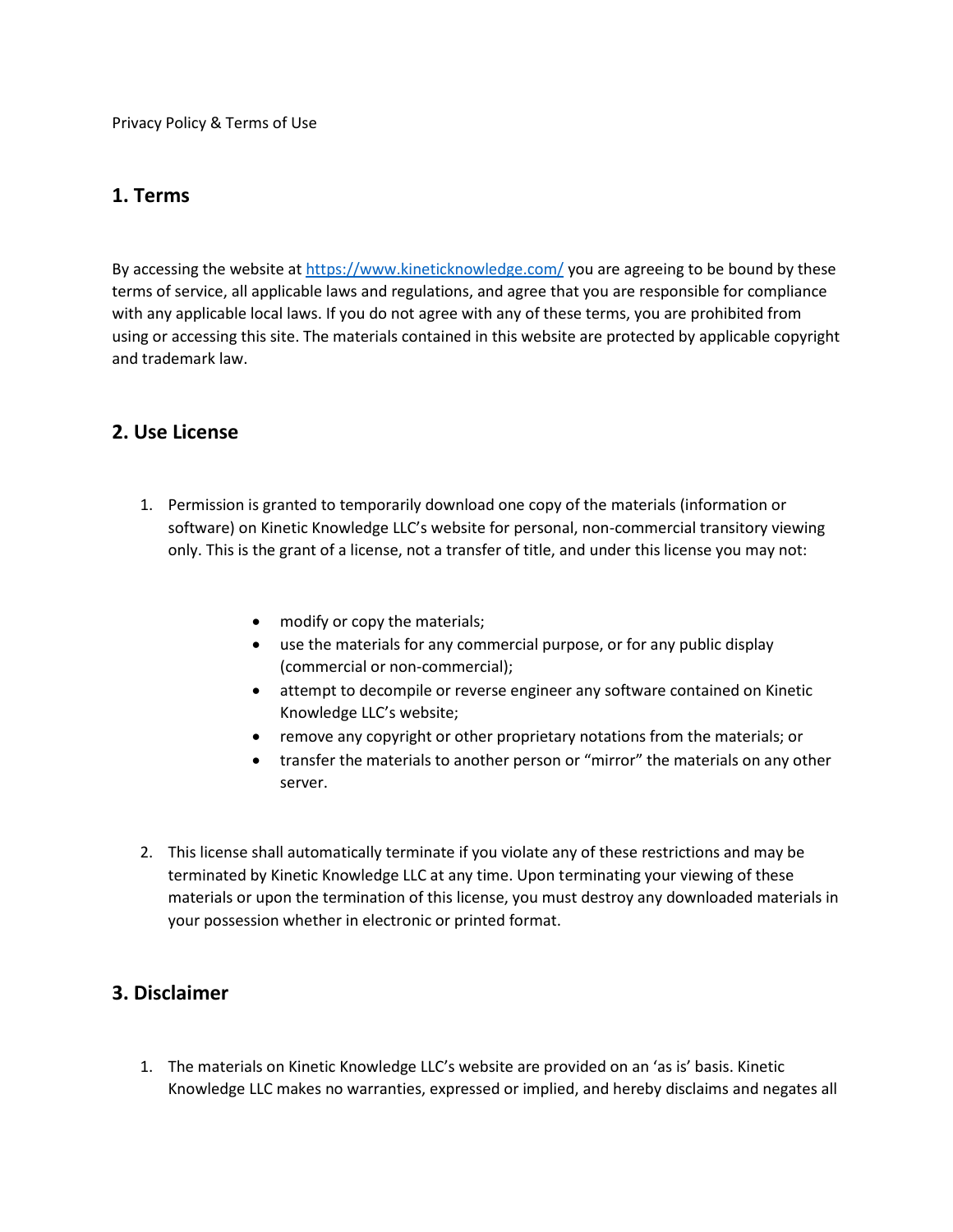other warranties including, without limitation, implied warranties or conditions of merchantability, fitness for a particular purpose, or non-infringement of intellectual property or other violation of rights.

2. Further, Kinetic Knowledge LLC does not warrant or make any representations concerning the accuracy, likely results, or reliability of the use of the materials on its website or otherwise relating to such materials or on any sites linked to this site.

## **4. Limitations**

In no event shall Kinetic Knowledge LLC or its suppliers be liable for any damages (including, without limitation, damages for loss of data or profit, or due to business interruption) arising out of the use or inability to use the materials on Kinetic Knowledge LLC's website, even if Kinetic Knowledge LLC or a Kinetic Knowledge LLC authorized representative has been notified orally or in writing of the possibility of such damage. Because some jurisdictions do not allow limitations on implied warranties, or limitations of liability for consequential or incidental damages, these limitations may not apply to you.

# **5. Accuracy of materials**

The materials appearing on Kinetic Knowledge LLC's website could include technical, typographical, or photographic errors. Kinetic Knowledge LLC does not warrant that any of the materials on its website are accurate, complete or current. Kinetic Knowledge LLC may make changes to the materials contained on its website at any time without notice. However Kinetic Knowledge LLC does not make any commitment to update the materials.

## **6. Links**

Kinetic Knowledge LLC has not reviewed all of the sites linked to its website and is not responsible for the contents of any such linked site. The inclusion of any link does not imply endorsement by Kinetic Knowledge LLC of the site. Use of any such linked website is at the user's own risk.

## **7. Modifications**